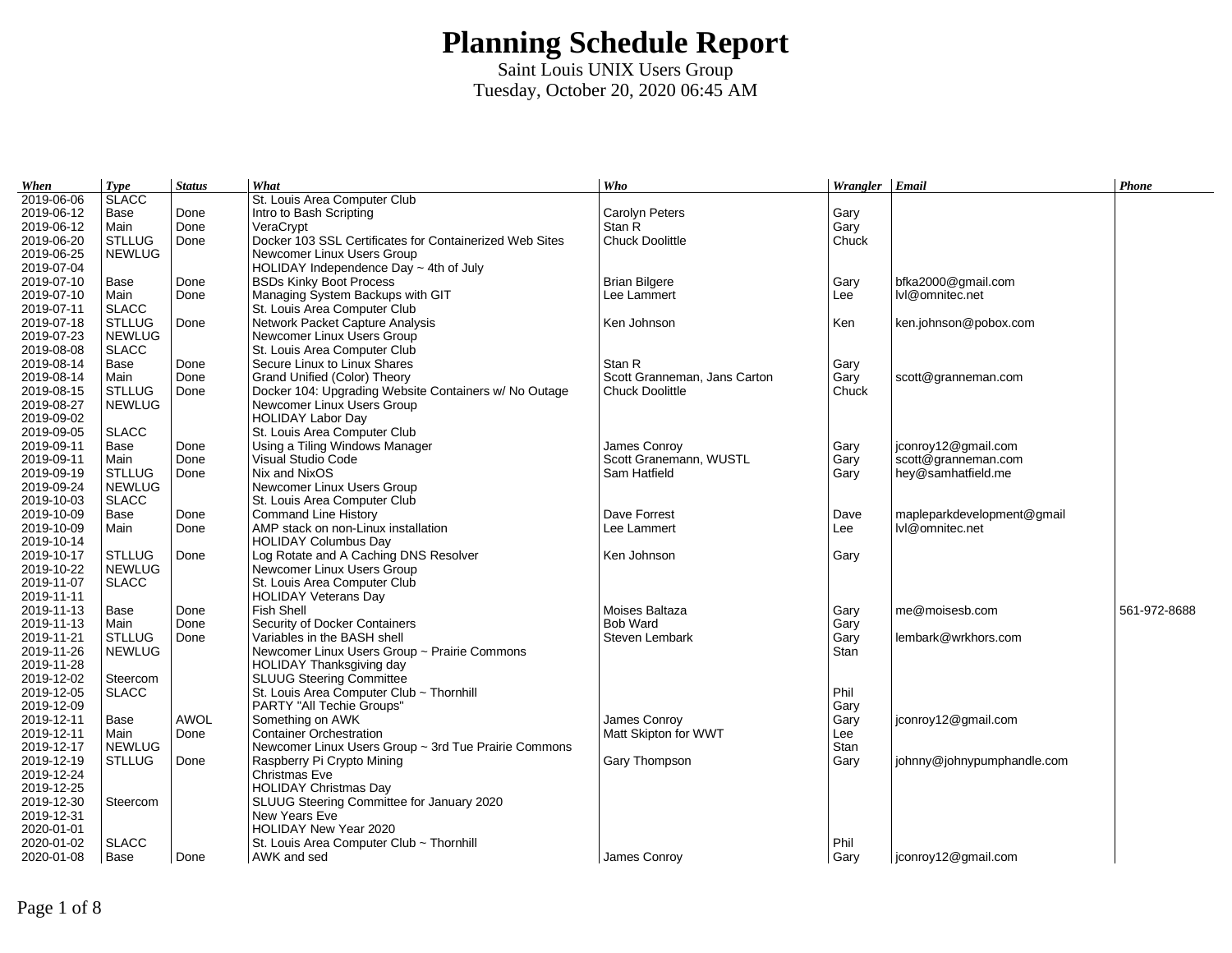| When                     | <b>Type</b>   | <b>Status</b> | What                                                                        | Who                            | Wrangler Email |                             | Phone        |
|--------------------------|---------------|---------------|-----------------------------------------------------------------------------|--------------------------------|----------------|-----------------------------|--------------|
| 2020-01-08               | Main          | Done          | Cloud Concepts for Unix Gurus                                               | Joe Epplin                     | R. Seibel      | epplinj@objectcomputing.com |              |
| 2020-01-16               | <b>STLLUG</b> | Done          | CEPH File System                                                            | Michael Carrington of SuSE     | Gary           | mcarrington@suse.com        |              |
| 2020-01-20               |               |               | <b>HOLIDAY MLK Day</b>                                                      |                                |                |                             |              |
| 2020-01-28               | <b>NEWLUG</b> |               | Newcomer Linux Users Group ~ Prairie Commons                                |                                | Stan           |                             |              |
| 2020-02-03               | Steercom      |               | <b>SLUUG Steering Committee</b>                                             |                                |                |                             |              |
| 2020-02-06               | <b>SLACC</b>  |               | St. Louis Area Computer Club ~ Rock Road                                    |                                | Phil           |                             |              |
| 2020-02-12               |               |               | SLUUG Annual Meeting and Elections                                          |                                |                |                             |              |
| 2020-02-12               | Base          | Done          | File permissions                                                            | Stan R                         |                |                             |              |
| 2020-02-12               | Main          | Done          | AWS VPS Amazon Virtual Private Cloud                                        | Steven Lembark                 | Gary           | lembark@wrkhors.com         |              |
| 2020-02-17               |               |               | <b>HOLIDAY Presidents Day</b>                                               |                                |                |                             |              |
| 2020-02-20               | <b>STLLUG</b> | Done          | ANTI-SPAM with Sender Policy Framework                                      | Dave Forrest                   | Gary           | mapleparkdevelopment@gmail. |              |
| 2020-02-25               | <b>NEWLUG</b> |               | Newcomer Linux Users Group ~ Rock Road                                      |                                | Stan           |                             |              |
| 2020-03-02               | Steercom      |               | SLUUG Steering Committee and Count Ballots                                  |                                |                |                             |              |
| 2020-03-11               | Base          | Done          | <b>NMAP Scripts</b>                                                         | Tony Zafiropoulos SysEngr CISA | Gary           |                             |              |
| 2020-03-11               | Main          | Done          | Amateur Radio and Open Source Software                                      | Kyle Krieg                     | Lee            | aa0z@slsrc.org              |              |
| 2020-03-12               | <b>SLACC</b>  |               | St. Louis Area Computer Club ~ 2nd Thu Thornhill                            |                                | Phil           |                             |              |
| 2020-03-19               | <b>STLLUG</b> | Done          | Hardware: FPGAs, ASICs, CPUs                                                | <b>Brice Meyer</b>             | Gary           | bmeyer@sei.cmu.edu          |              |
| 2020-03-24               | <b>NEWLUG</b> | Cancelled     | Newcomer Linux Users Group ~ Thornhill                                      |                                | Stan           |                             |              |
| 2020-03-30               | Steercom      |               | SLUUG Steering Committee forApril                                           |                                |                |                             |              |
| 2020-04-02               | <b>SLACC</b>  |               | St. Louis Area Computer Club ~ ONLINE                                       |                                | Phil           |                             |              |
| 2020-04-04               |               |               | Library Reservations $\sim$ Indefinet Delay                                 | Stan & Phil?                   |                |                             |              |
| 2020-04-08               | Base          | Done          | Working ONLINE ~ A Familiarity Period                                       | Stan R                         | Gary           | stanr@sluug.org             | 314-298-1183 |
| 2020-04-08               | Main          | Done          | Django                                                                      | <b>Tyler Rudie</b>             | Gary           | rudiet@gmail.com            | 636-734-8977 |
| 2020-04-16               | <b>STLLUG</b> | Done          | Linux at the Open Network Laboratory WUSTL                                  | Dr. Parwatkar of WUSTL         | Ken J.         |                             |              |
| 2020-04-28               | <b>NEWLUG</b> |               | Newcomer Linux Users Group ~ ONLINE                                         |                                | Stan           |                             |              |
| 2020-05-04               | Steercom      |               | SLUUG Steering Committee ~ ONLINE                                           |                                |                |                             |              |
| 2020-05-07               | <b>SLACC</b>  |               | St. Louis Area Computer Club ~ ONLINE                                       |                                | Phil           |                             |              |
| 2020-05-13               | Base          | <b>AWOL</b>   | Magic Mirrors and Smoke                                                     | Stan Reichardt                 |                |                             |              |
| 2020-05-13               | Main          | Done          | Websites with Let's Encrypt Certs                                           | Lee Lammert                    |                |                             |              |
| 2020-05-21               | <b>STLLUG</b> | Done          | <b>Bash Interpolation</b>                                                   | Steven Lembark                 | Gary           | lembark@wrkhors.com         |              |
| 2020-05-25               |               |               | <b>HOLIDAY Memorial Day</b>                                                 |                                |                |                             |              |
| 2020-05-26               | <b>NEWLUG</b> |               | Newcomer Linux Users Group ~ ONLINE                                         |                                | Stan           |                             |              |
| 2020-06-01               | Steercom      |               | SLUUG Steering Committee ~ ONLINE                                           |                                |                |                             |              |
| 2020-06-04               | <b>SLACC</b>  |               | St. Louis Area Computer Club ~ ONLINE                                       |                                | Phil           |                             |              |
| 2020-06-10               | Base          | Done          | Activating Linux on a Chromebook                                            | Don Ellis                      | Gary           |                             |              |
| 2020-06-10               | Main          | Done          | <b>DNS Wars</b>                                                             | David Forrest                  | Gary           | mapleparkdevelopment@gmail. |              |
| 2020-06-18               | <b>STLLUG</b> | Done          | Ethereum/VeChain Supply Chain                                               | Brendan Laiben                 | R. Seibel      | laibenb@objectcomputing.com |              |
| 2020-06-23               | <b>NEWLUG</b> |               | Newcomer Linux Users Group ~ ONLINE                                         |                                | Stan           |                             |              |
| 2020-06-29               | Steercom      |               | SLUUG Steering Committee for July ~ ONLINE                                  |                                |                |                             |              |
| 2020-07-02               | <b>SLACC</b>  |               | St. Louis Area Computer Club $\sim$ ONLINE                                  |                                |                |                             |              |
| 2020-07-04               |               |               | HOLIDAY Independence Day $\sim$ 4th of July                                 |                                |                |                             |              |
| 2020-07-08               | Base          | Done          | A Gentle Intoduction to Markdown                                            | Ed Howland                     |                | ed.howland@gmail.com        |              |
| 2020-07-08               | Main          | Done          | A Gentle Intoductiion to Docker                                             | <b>Robert Citek</b>            | gary           | Robert.Citek@gmail.com      |              |
| 2020-07-16               |               |               |                                                                             |                                | gary           |                             |              |
|                          | <b>STLLUG</b> | Done          | Using UNIX CLI tools written in Rust<br>Newcomer Linux Users Group ~ ONLINE | Michael Madden                 | gary           | michael madden@fastmail.com |              |
| 2020-07-28               | <b>NEWLUG</b> |               |                                                                             |                                |                |                             |              |
| 2020-08-03<br>2020-08-06 | Steercom      |               | SLUUG Steering Committee ~ ONLINE                                           |                                |                |                             |              |
|                          | <b>SLACC</b>  |               | St. Louis Area Computer Club ~ ONLINE                                       |                                |                |                             |              |
| 2020-08-12<br>2020-08-12 | Base          | Done          | Using dnsmasg to handle DHCP and name resolution                            | Dave Forrest                   | Gary           |                             |              |
|                          | Main          | Done          | Voting Technologies and Security                                            | Scott Granneman, WUSTL         | Gary           | scott@granneman.com         |              |
| 2020-08-20               | <b>STLLUG</b> | Done          | Using Open Tools to Sell your Art                                           | <b>Bryce Meyer</b>             | Gary           | bmeyer@sei.cmu.edu          |              |
| 2020-08-25               | <b>NEWLUG</b> |               | Newcomer Linux Users Group ~ ONLINE                                         |                                |                |                             |              |
| 2020-08-31               | Steercom      |               | SLUUG Steering Committee for September ~ ONLINE                             |                                |                |                             |              |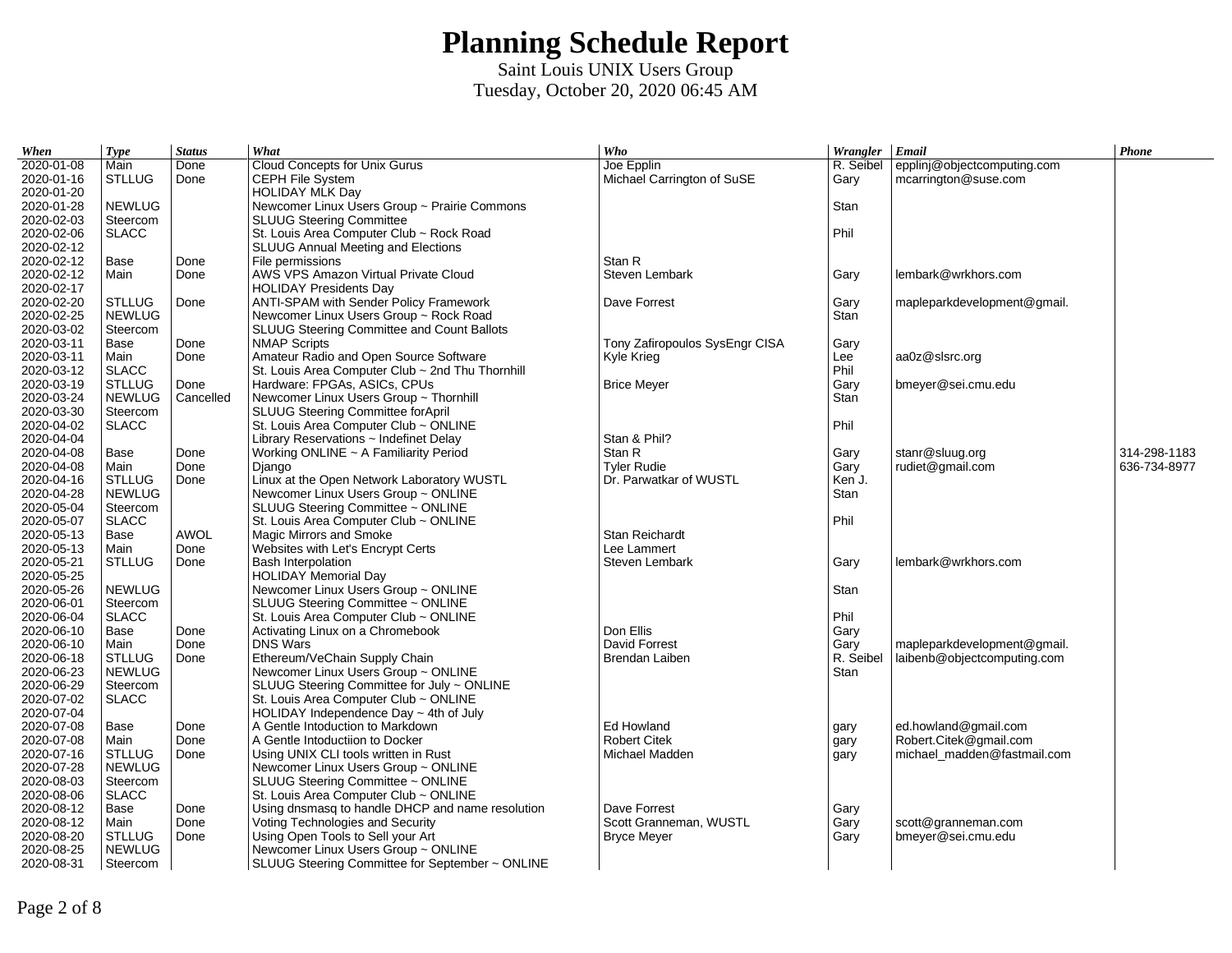| When       | <b>Type</b>   | <b>Status</b> | What                                               | Who                                   | Wrangler   Email |                        | Phone        |
|------------|---------------|---------------|----------------------------------------------------|---------------------------------------|------------------|------------------------|--------------|
| 2020-09-03 | <b>SLACC</b>  |               | St. Louis Area Computer Club ~ ONLINE              |                                       |                  |                        |              |
| 2020-09-09 | Base          | Done          | Apple Phone iOS 14 Details                         | Scott Granneman                       | Gary             | scott@granneman.com    |              |
| 2020-09-09 | Main          | Not Done      |                                                    |                                       |                  |                        |              |
| 2020-09-17 | <b>STLLUG</b> | Done          | CephFS and Uyuni Project                           | Michael Carrington and Patrick Swartz | Gary             | mcarrington@suse.com   |              |
| 2020-09-22 | <b>NEWLUG</b> |               | Newcomer Linux Users Group ~ ONLINE                |                                       |                  |                        |              |
| 2020-10-01 | <b>SLACC</b>  |               | St. Louis Area Computer Club ~ ONLINE              |                                       |                  |                        |              |
| 2020-10-03 |               |               | Library Reservations NOT Available                 | Stan & Phil?                          |                  |                        |              |
| 2020-10-05 | Steercom      |               | SLUUG Steering Committee ~ ONLINE                  |                                       |                  |                        |              |
| 2020-10-14 | Base          | Done          | Use SimpleScreenRecorder                           | Stan R                                |                  |                        |              |
| 2020-10-14 | Main          | Done          | The World of Browsers                              | Scott Granneman                       | Gary             | scott@granneman.com    |              |
| 2020-10-22 | <b>STLLUG</b> | Confirmed     | Wireguard VPN                                      | <b>Andrew Denner</b>                  | Lee              | denner@gmail.com       |              |
| 2020-10-27 | <b>NEWLUG</b> |               | Newcomer Linux Users Group ~ ONLINE                |                                       |                  |                        |              |
| 2020-10-31 |               |               | Holloween with Full Moon                           |                                       |                  |                        |              |
| 2020-11-02 | Steercom      |               | SLUUG Steering Committee ~ ONLINE                  |                                       |                  |                        |              |
| 2020-11-03 |               |               | <b>Election Day</b>                                |                                       |                  |                        |              |
| 2020-11-05 | <b>SLACC</b>  |               | St. Louis Area Computer Club ~ ONLINE              |                                       |                  |                        |              |
| 2020-11-11 |               |               | <b>HOLIDAY Vetrans Day</b>                         |                                       |                  |                        |              |
| 2020-11-11 | Base          | Confirmed     | Using make utility                                 | Ed Howland                            | stan             | ed.howland@gmail.com   | 616-430-4039 |
| 2020-11-11 | Main          | Available     |                                                    |                                       |                  |                        |              |
| 2020-11-11 | Main          | Confirming    | openVAS upgrade (No earlier than Oct)              | Tony Zafiropoulos SysEngr CISA        | Gary             | tonyz@CTiTEK.com       | 314-504-3974 |
| 2020-11-11 | Main          | Idea          | Apple interfaces and accessories for audio & video | Don Ellis                             | Gary             |                        |              |
| 2020-11-11 | Main          | Idea          | Block Chain Concepts (WITHOUT ANY BITCOIN)         | Prof.Feng Hou, Maryville              | R. Seible        | fhou@maryville.edu     |              |
| 2020-11-11 | Main          | Idea          | Collect all logins                                 | Joe Bohnenstiehl                      | Gary             | jbohnens@gmail.com     |              |
| 2020-11-11 | Main          | Idea          | Computing for the Visually Impared                 | Ed Howland                            | Gary             | ed.howland@gmail.com   | 616-430-4039 |
| 2020-11-11 | Main          | Idea          | How Bad is Cryptocurrency                          | Steven Lembark                        | Gary             | lembark@wrkhors.com    |              |
| 2020-11-11 | Main          | Idea          | Ins and outs of Firewalld                          | Lee Lammert                           | Lee              |                        |              |
| 2020-11-11 | Main          | Idea          | Redhat OpenShift Container Platform                | https://OpenShift.com                 |                  |                        |              |
| 2020-11-11 | Main          | Idea          | Tsunami Vulnerability Scanner                      | Security Now! #775 - 07-14-20         |                  |                        |              |
| 2020-11-11 | Main          | Idea          | Using git for distributed version control of files | <b>Robert Citek</b>                   | gary             | Robert.Citek@gmail.com |              |
| 2020-11-11 | Main          | Idea          | Using High End Graphic Cards                       | <b>Brice Meyer</b>                    | Gary             | bmeyer@sei.cmu.edu     |              |
| 2020-11-11 | Main          | Idea          | ZoneMinder (January 2020 was latest release)       | <b>Andrew Bauer</b>                   | Gary             |                        |              |
| 2020-11-19 | <b>STLLUG</b> | Available     |                                                    |                                       |                  |                        |              |
| 2020-11-19 | <b>STLLUG</b> | Confirming    | Linux and MS Windows on same computer              | Ken Johnson                           | Gary             | ken.johnson@pobox.com  |              |
| 2020-11-19 | <b>STLLUG</b> | Idea          | IBM and Red Hat                                    | George Switzer                        | Gary             | gswitzer@us.ibm.com    | 309-264-8569 |
| 2020-11-19 | <b>STLLUG</b> | Idea          | Microsoft's Windows Subsystem for Linux (WSL2)     | Ahjay, Glenn, Brian W. Caldwell       | Gary             |                        |              |
| 2020-11-19 | <b>STLLUG</b> | Idea          | Oracle Linux                                       | Jeff Loquilo                          | Gary             | jeff@logullo.com       | 314-795-8855 |
| 2020-11-19 | TBD           | Idea          | Ansible/Puppet on Cloud Containers                 | Frank M. Syler                        | Gary             | me@franksiler.com      |              |
| 2020-11-19 | <b>TBD</b>    | Idea          | OpenWrt ~ Secure Your Router with Linux            | https://openwrt.org/                  |                  |                        |              |
| 2020-11-19 | <b>TBD</b>    | Idea          | Overview of Functional Programming                 | っ                                     |                  |                        |              |
| 2020-11-19 | <b>TBD</b>    | Idea          | PXE boot using pfsense and freenas                 | <b>Wendell Barber</b>                 | Gary             | pure102@hotmail.com    |              |
| 2020-11-19 | <b>TBD</b>    | Idea          | Raspberry Pi 4 Installation                        | <b>Brian Bilgere</b>                  | Gary             | bfka2000@gmail.com     |              |
| 2020-11-19 | <b>TBD</b>    | Idea          | Ripgrep and FZF (should this be 2 seprate?)        | Tom Hrausicky                         | Gary             | tchrabusicky@gmail.com |              |
| 2020-11-19 | <b>TBD</b>    | Idea          | serverless on Cloud Containers                     | Frank M. Syler                        | Gary             | me@franksiler.com      |              |
| 2020-11-19 | <b>TBD</b>    | Idea          | Smoking Docker (58 slides)                         | Steven Lembark                        | Gary             | lembark@wrkhors.com    |              |
| 2020-11-19 | <b>TBD</b>    | Idea          | SUSE on Raspberry Pi                               | Joe Bohnenstiehl                      | Gary             | jbohnens@gmail.com     |              |
| 2020-11-19 | <b>TBD</b>    | Idea          | terraform on Cloud Containers                      | Frank M. Syler                        | Gary             | me@franksiler.com      |              |
| 2020-11-19 | <b>TBD</b>    | Idea          | Yubikey ~ Multi Factor Authentication Device       | ?                                     |                  |                        |              |
| 2020-11-24 | <b>NEWLUG</b> |               | Newcomer Linux Users Group ~ ONLINE                |                                       |                  |                        |              |
| 2020-11-26 |               |               | <b>HOLIDAY Thanksgiving Day</b>                    |                                       |                  |                        |              |
| 2020-11-30 | Steercom      |               | SLUUG Steering Committee for December ~ ONLINE     |                                       |                  |                        |              |
| 2020-12-03 | <b>SLACC</b>  |               | St. Louis Area Computer Club ~ ONLINE              |                                       |                  |                        |              |
| 2020-12-09 | Base          | Available     |                                                    |                                       |                  |                        |              |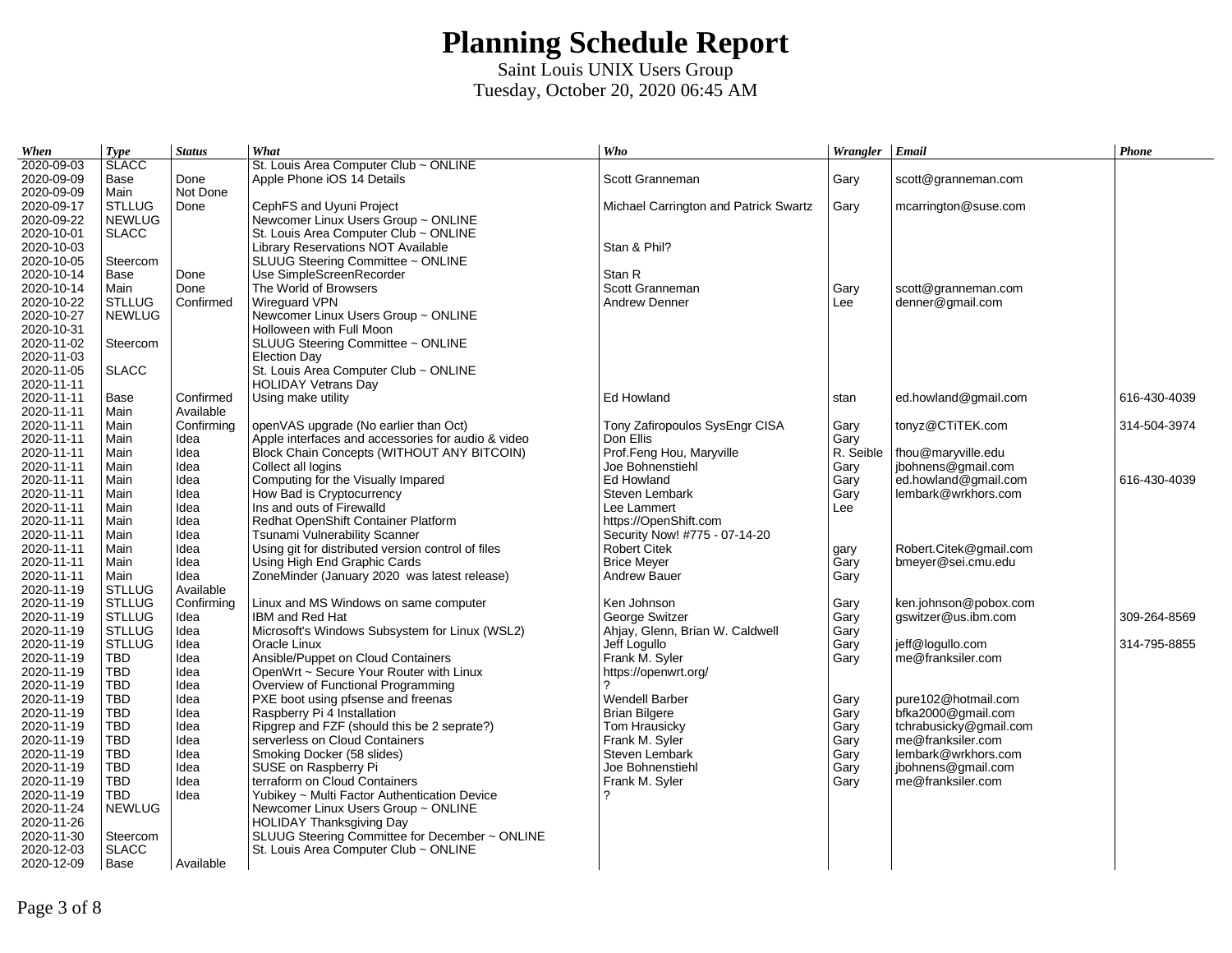| When       | <b>Type</b> | <b>Status</b> | What                                                    | Who                           | Wrangler   Email |                     | Phone |
|------------|-------------|---------------|---------------------------------------------------------|-------------------------------|------------------|---------------------|-------|
| 2020-12-09 | Base        | Confirming    | Anything He Wants To Do in 30 Minutes                   | Scott Granneman               | Gary             | scott@granneman.com |       |
| 2020-12-09 | Base        | Idea          | Advantages and disadvantages of Linux                   | https://meterpreter.org/      |                  |                     |       |
| 2020-12-09 | Base        | Idea          | AWK and sed                                             | James Conroy BASE 2020-01-08  |                  |                     |       |
| 2020-12-09 | Base        | Idea          | Boot process                                            |                               |                  |                     |       |
| 2020-12-09 | Base        | Idea          | Chkconfig, init.d, etc.                                 | 7                             |                  |                     |       |
| 2020-12-09 | Base        | Idea          | Chrome / Chromium-browser                               | 2                             |                  |                     |       |
| 2020-12-09 | Base        | Idea          | Dia (drawing software)                                  | stanr BASE 2013-01-09         |                  |                     |       |
| 2020-12-09 | Base        | Idea          | Division of OSS projects                                |                               |                  |                     |       |
| 2020-12-09 | Base        | Idea          | DNS installation, setup, and configure                  | 2                             |                  |                     |       |
| 2020-12-09 | Base        | Idea          | DNS Using Different Servers                             | っ                             |                  |                     |       |
| 2020-12-09 | Base        | Idea          | FILESYSTEMS(5) (see man fs)                             |                               |                  |                     |       |
| 2020-12-09 | Base        | Idea          | Finding Linux files and file contents                   | https://meterpreter.org/      |                  |                     |       |
| 2020-12-09 | Base        | Idea          | How to configure SSH in Linux                           | https://meterpreter.org/      |                  |                     |       |
| 2020-12-09 | Base        | Idea          | How to enable Remote Access MySQL                       | https://meterpreter.org/      |                  |                     |       |
| 2020-12-09 | Base        | Idea          | How to set up a UFW firewall                            | https://meterpreter.org/      |                  |                     |       |
| 2020-12-09 | Base        | Idea          | Installing OS-signing keys in UEFI                      |                               |                  |                     |       |
| 2020-12-09 | Base        | Idea          | install OpenVPN Server in Linux                         | https://meterpreter.org/      |                  |                     |       |
| 2020-12-09 | Base        | Idea          | $IRC$ ~ internet Relay Chat                             |                               |                  |                     |       |
| 2020-12-09 | Base        | Idea          | Kallithea (source code repository hosting)              | っ                             |                  |                     |       |
| 2020-12-09 | Base        | Idea          | LibreOffice Draw                                        |                               |                  |                     |       |
| 2020-12-09 | Base        | Idea          | Linux Log Analysis                                      | https://meterpreter.org/      |                  |                     |       |
| 2020-12-09 | Base        | Idea          | Linux terminal shortcuts                                | https://meterpreter.org/      |                  |                     |       |
| 2020-12-09 | Base        | Idea          | MS Windows regedit - edit Windows registry from Linux   | 2                             |                  |                     |       |
| 2020-12-09 | Base        | Idea          | mutt email client                                       | Jeff Muse MAIN 2013-01-09     |                  |                     |       |
| 2020-12-09 | Base        | Idea          | nginx (web server, reverse proxy, etc.)                 |                               |                  |                     |       |
| 2020-12-09 | Base        | Idea          | OpenSSL (CSRs, certificates, s client)                  | 2                             |                  |                     |       |
| 2020-12-09 | Base        | Idea          | <b>Physical Security</b>                                | っ                             |                  |                     |       |
| 2020-12-09 | Base        | Idea          | Regular expressions                                     | 7                             |                  |                     |       |
| 2020-12-09 | Base        | Idea          | Remote access to Linux, Windows, macOS                  |                               |                  |                     |       |
| 2020-12-09 | Base        | Idea          | Secure Enhanced Linux (SELinux)?                        | https://meterpreter.org/      |                  |                     |       |
| 2020-12-09 | Base        | Idea          | Standard In/Out/Error, Redirection, and Pipes           |                               |                  |                     |       |
| 2020-12-09 | Base        | Idea          | Survey audio processing software                        | っ                             |                  |                     |       |
| 2020-12-09 | Base        | Idea          | Survey video processing software                        |                               |                  |                     |       |
| 2020-12-09 | Base        | Idea          | Top 10 most useful Linux commands                       | https://meterpreter.org/      |                  |                     |       |
| 2020-12-09 | Base        | Idea          | Tracking Airplanes with OS Software                     | Lee Lammert                   | Lee              |                     |       |
| 2020-12-09 | Base        | Idea          | Use cat command (can combine files)                     | https://meterpreter.org/      |                  |                     |       |
| 2020-12-09 | Base        | Idea          | Use cp, mv, rm, and touch commands $\sim$ manage files  | https://meterpreter.org/      |                  |                     |       |
| 2020-12-09 | Base        | Idea          | Use cut and paste commands                              | っ                             |                  |                     |       |
| 2020-12-09 | Base        | Idea          | Use df to report file systrem disk space usage          | https://meterpreter.org/      |                  |                     |       |
| 2020-12-09 | Base        | Idea          | Use dig command to query DNS records                    | https://meterpreter.org/      |                  |                     |       |
| 2020-12-09 | Base        | Idea          | Use Fail2ban to secure SSH service                      | Ken Johnson STLLUG 2016-12-15 |                  |                     |       |
| 2020-12-09 | Base        | Idea          | Use gitso to support others (remotely)                  |                               |                  |                     |       |
| 2020-12-09 | Base        | Idea          | Use grep to search for pattern in files                 | https://meterpreter.org/      |                  |                     |       |
| 2020-12-09 | Base        | Idea          | Use iperf command to diagnose network speed             | https://meterpreter.org/      |                  |                     |       |
| 2020-12-09 | Base        | Idea          | Use locate command                                      | https://meterpreter.org/      |                  |                     |       |
| 2020-12-09 | Base        | Idea          | Use mkdir and rmdir command $\sim$ manage directories   | https://meterpreter.org/      |                  |                     |       |
| 2020-12-09 | Base        | Idea          | Use mount command and /etc/fstab file                   |                               |                  |                     |       |
| 2020-12-09 | Base        | Idea          | Use mtr command to diagnose network problems            | https://meterpreter.org/      |                  |                     |       |
| 2020-12-09 | Base        | Idea          | Use netstat to view all open ports on Linux             | https://meterpreter.org/      |                  |                     |       |
| 2020-12-09 | Base        | Idea          | Use PGP/GPG in Email                                    |                               |                  |                     |       |
| 2020-12-09 | Base        | Idea          | Use ps, bg, fg, kill, killall, top, htop with processes | https://meterpreter.org/      |                  |                     |       |
| 2020-12-09 | Base        | Idea          | Use rsync and grsync $\sim$ local/remote file copy      |                               |                  |                     |       |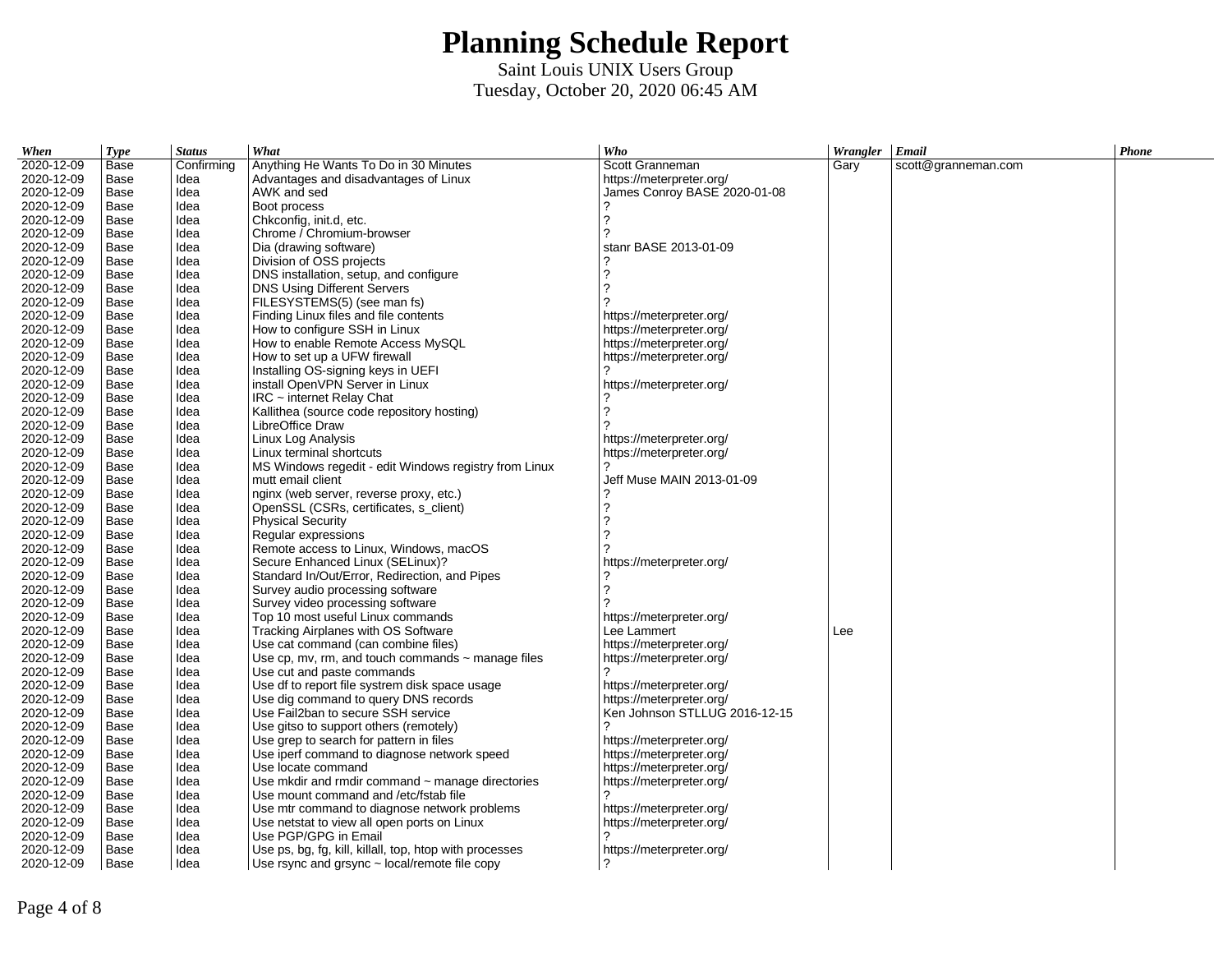| When       | <b>Type</b>   | <b>Status</b> | What                                                        | Who                      | Wrangler Email | Phone |
|------------|---------------|---------------|-------------------------------------------------------------|--------------------------|----------------|-------|
| 2020-12-09 | Base          | Idea          | Use scp and sftp commands to transfer data                  | https://meterpreter.org/ |                |       |
| 2020-12-09 | Base          | Idea          | Use script and scriptreplay                                 |                          |                |       |
| 2020-12-09 | Base          | Idea          | Use sort and uniq commands                                  | https://meterpreter.org/ |                |       |
| 2020-12-09 | Base          | Idea          | Use split and cat to divide and combine files               | https://meterpreter.org/ |                |       |
| 2020-12-09 | Base          | Idea          | Use ss to view network status                               | https://meterpreter.org/ |                |       |
| 2020-12-09 | Base          | Idea          | Use sync command (finish writes to USB thumbdrives)         | 2                        |                |       |
| 2020-12-09 | Base          | Idea          | Use tar and gzip commands $\sim$ archive and compress files | https://meterpreter.org/ |                |       |
| 2020-12-09 | Base          | Idea          | Use touch command                                           | https://meterpreter.org/ |                |       |
| 2020-12-09 | Base          | Idea          | Use vi/vim editor                                           | https://meterpreter.org/ |                |       |
| 2020-12-09 | Base          | Idea          | <b>WHOIS</b>                                                |                          |                |       |
| 2020-12-09 | Main          | Available     |                                                             |                          |                |       |
| 2020-12-15 | <b>NEWLUG</b> |               | Newcomer Linux Users Group $\sim$ 3rd Tuesday $\sim$ ONLINE |                          |                |       |
| 2020-12-17 | <b>STLLUG</b> | Available     |                                                             |                          |                |       |
| 2020-12-24 |               |               | Christmas Eve                                               |                          |                |       |
| 2020-12-25 |               |               | <b>HOLDIAY Christmas Day</b>                                |                          |                |       |
| 2020-12-31 |               |               | New Year Eve                                                |                          |                |       |
| 2021-01-01 |               |               | HOLIDAY New Year 2021                                       |                          |                |       |
| 2021-01-04 | Steercom      |               | SLUUG Steering Committee ~ ONLINE                           |                          |                |       |
| 2021-01-07 | <b>SLACC</b>  |               | St. Louis Area Computer Club ~ ONLINE                       |                          |                |       |
| 2021-01-13 | Base          | Available     |                                                             |                          |                |       |
| 2021-01-13 | Main          | Available     |                                                             |                          |                |       |
| 2021-01-21 | <b>STLLUG</b> | Available     |                                                             |                          |                |       |
| 2021-01-26 | <b>NEWLUG</b> |               | Newcomer Linux Users Group ~ ONLINE                         |                          |                |       |
| 2021-02-01 | Steercom      |               | SLUUG Steering Committee ~ ONLINE                           |                          |                |       |
| 2021-02-04 | <b>SLACC</b>  |               | St. Louis Area Computer Club ~ ONLINE                       |                          |                |       |
| 2021-02-10 |               |               | SLUUG Annual Meeting and Elections                          |                          |                |       |
| 2021-02-10 | Base          | Available     |                                                             |                          |                |       |
| 2021-02-10 | Main          | Available     |                                                             |                          |                |       |
| 2021-02-18 | <b>STLLUG</b> | Available     |                                                             |                          |                |       |
| 2021-02-23 |               |               |                                                             |                          |                |       |
| 2021-03-01 | <b>NEWLUG</b> |               | Newcomer Linux Users Group ~ ONLINE                         |                          |                |       |
| 2021-03-04 | Steercom      |               | SLUUG Steering Committee ~ ONLINE                           |                          |                |       |
| 2021-03-10 | <b>SLACC</b>  |               | St. Louis Area Computer Club ~ ONLINE                       |                          |                |       |
|            | Base          | Available     |                                                             |                          |                |       |
| 2021-03-10 | Main          | Available     |                                                             |                          |                |       |
| 2021-03-18 | <b>STLLUG</b> | Available     |                                                             |                          |                |       |
| 2021-03-23 | <b>NEWLUG</b> |               | Newcomer Linux Users Group ~ ONLINE                         |                          |                |       |
| 2021-03-29 | Steercom      |               | SLUUG Steering Committee ~ ONLINE for April                 |                          |                |       |
| 2021-04-01 | <b>SLACC</b>  |               | St. Louis Area Computer Club ~ ONLINE                       |                          |                |       |
| 2021-04-14 | Base          | Available     |                                                             |                          |                |       |
| 2021-04-14 | Main          | Available     |                                                             |                          |                |       |
| 2021-04-22 | <b>STLLUG</b> | Available     | 4th Thursday                                                |                          |                |       |
| 2021-04-27 | <b>NEWLUG</b> |               | Newcomer Linux Users Group ~ ONLINE                         |                          |                |       |
| 2021-05-03 | Steercom      |               |                                                             |                          |                |       |
| 2021-05-06 | <b>SLACC</b>  |               |                                                             |                          |                |       |
| 2021-05-12 | Base          | Available     |                                                             |                          |                |       |
| 2021-05-12 | Main          | Available     |                                                             |                          |                |       |
| 2021-05-20 | <b>STLLUG</b> | Available     |                                                             |                          |                |       |
| 2021-05-31 | Steercom      |               | for June                                                    |                          |                |       |
| 2021-06-03 | <b>SLACC</b>  |               |                                                             |                          |                |       |
| 2021-06-09 | Base          | Available     |                                                             |                          |                |       |
| 2021-06-09 | Main          | Available     |                                                             |                          |                |       |
| 2021-06-17 | <b>STLLUG</b> | Available     |                                                             |                          |                |       |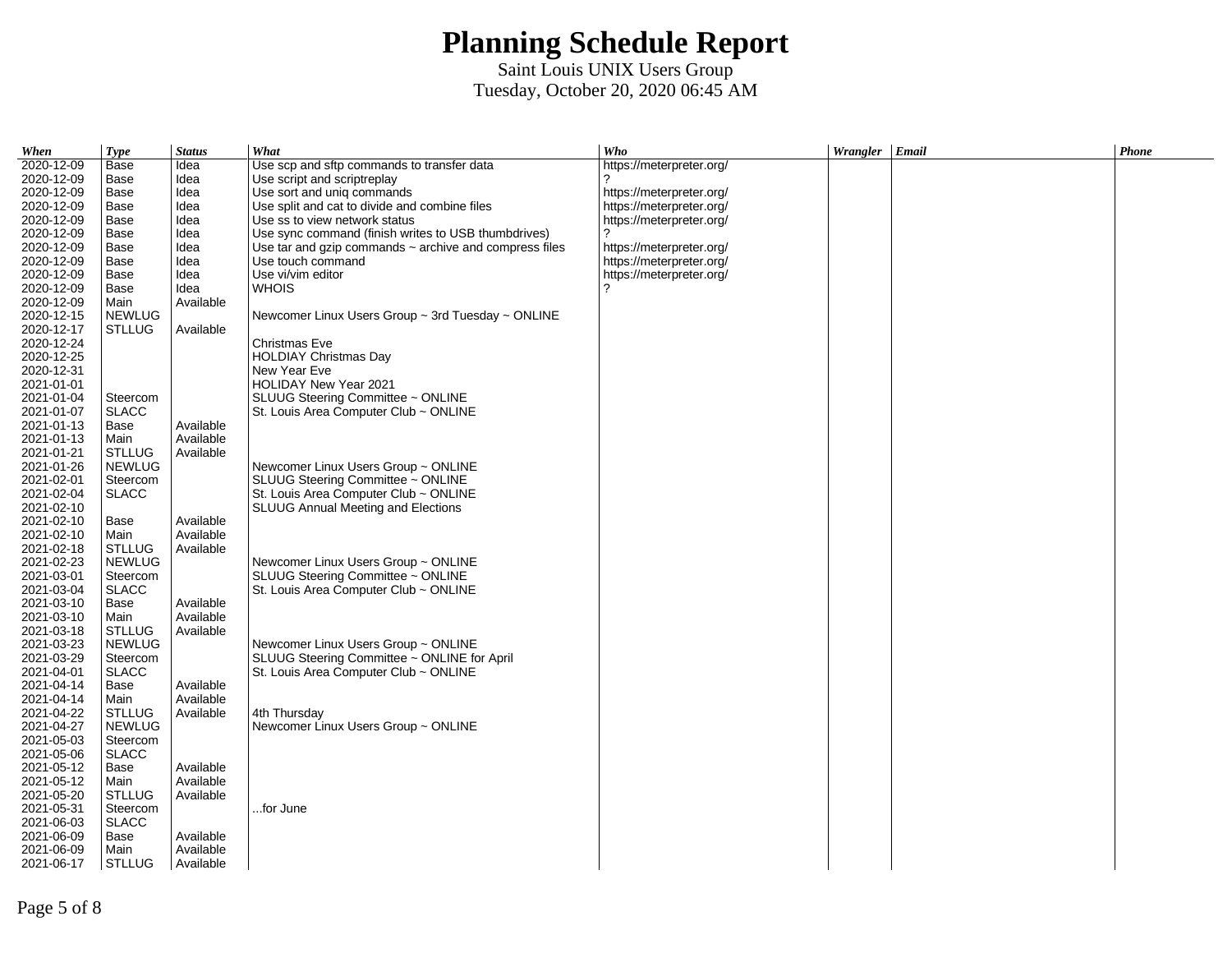| When       | <b>Type</b>   | <b>Status</b> | What                                               | Who                         | Wrangler   Email |                     | Phone        |
|------------|---------------|---------------|----------------------------------------------------|-----------------------------|------------------|---------------------|--------------|
| 2021-06-22 | <b>NEWLUG</b> |               |                                                    |                             |                  |                     |              |
| 2021-07-01 | <b>SLACC</b>  |               |                                                    |                             |                  |                     |              |
| 2021-07-04 |               |               | HOLIDAY Independence Day $\sim$ 4th of July        |                             |                  |                     |              |
| 2021-07-05 | Steercom      |               |                                                    |                             |                  |                     |              |
| 2021-07-14 | Base          | Available     |                                                    |                             |                  |                     |              |
| 2021-07-14 | Main          | Available     |                                                    |                             |                  |                     |              |
| 2021-07-22 | <b>STLLUG</b> | Available     | 4th Thursday                                       |                             |                  |                     |              |
| 2021-07-27 | <b>NEWLUG</b> |               |                                                    |                             |                  |                     |              |
| 2021-08-02 | Steercom      |               |                                                    |                             |                  |                     |              |
| 2021-08-05 | <b>SLACC</b>  |               |                                                    | ?                           |                  |                     |              |
| 2021-08-11 | Base          | Available     |                                                    |                             |                  |                     |              |
| 2021-08-11 | Main          | Available     |                                                    |                             |                  |                     |              |
| 2021-08-19 | <b>STLLUG</b> | Available     |                                                    |                             |                  |                     |              |
| 2021-08-24 | NEWLUG        |               |                                                    |                             |                  |                     |              |
| 2038-01-18 |               |               | Year 2038 Problem Eve (Y2038 or Y2k38 or Unix Y2K) |                             |                  |                     |              |
| 2038-01-18 | a             |               |                                                    |                             |                  |                     |              |
| 2038-01-18 | Base          | Idea          | SLUUG Calendar on Thunderbird Calendar             | Stan R                      |                  |                     |              |
| 2038-01-18 | Base          | Not Ready     | Using Data Form in Calc                            | Stan R                      | Gary             | stanr@sluug.org     | 314-298-1183 |
| 2038-01-18 | Base          | Secondary     | Keyboard Karaoke                                   | ?                           |                  |                     |              |
| 2038-01-18 | Base          | Tutorial      | Learning Linux by Exploring                        | Stan R                      |                  |                     |              |
| 2038-01-18 | Base          | Withdrawn     | SplashTop (Commercial Site)                        | 2                           |                  |                     |              |
| 2038-01-18 | Base          | Withdrawn     | Using UUCP in this Century                         | <b>Terry Linhardt</b>       | Gary             | tlinhardt@gmail.com |              |
| 2038-01-18 | Main          | Impossible    | Research utilization of Linux at SLU               | Erik Kaufman                | Gary             |                     |              |
| 2038-01-18 | POC           |               | This is our Kansas City contact with Red Hat       | Adam R. Motlik              | Gary             |                     | 314-266-8048 |
| 2038-01-18 | <b>STLLUG</b> | Idea          | The Year of Linux on the Desktop                   | Linus Tovalds               | R.M.S.           |                     |              |
| 2038-01-18 | <b>STLLUG</b> | Impossible    | Belenix Linux (Discontinued)                       | Jeff Logullo                |                  | jeff@logullo.com    |              |
| 2038-01-18 | <b>STLLUG</b> | Withdrawn     | Everything I Know About SAMBA                      | Stan R                      | Stan R           | stanr@sluug.org     | 314-298-1183 |
| 2038-01-18 | TBD           | Idea          | 3D Printing                                        | 2                           |                  |                     |              |
| 2038-01-18 | <b>TBD</b>    | Idea          | AIX current release, features, future              | Someone from IBM corporate? |                  |                     |              |
| 2038-01-18 | TBD           | Idea          | Ansible (more in-depth, hands-on)                  |                             |                  |                     |              |
| 2038-01-18 | <b>TBD</b>    | Idea          | Apple current release, features, future            | ?                           |                  |                     |              |
| 2038-01-18 | <b>TBD</b>    | Idea          | Bitcoin                                            | $\overline{?}$              |                  |                     |              |
| 2038-01-18 | TBD           | Idea          | Build and Manage Desktop Applications              | っ                           | Lee              |                     |              |
| 2038-01-18 | TBD           | Idea          | CoffeeScript, HAML, and SASS                       | Craig Buchek                |                  |                     |              |
| 2038-01-18 | TBD           | Idea          | coreboot                                           |                             |                  |                     |              |
| 2038-01-18 | <b>TBD</b>    | Idea          | <b>CPUs</b>                                        | 2                           |                  |                     |              |
| 2038-01-18 | <b>TBD</b>    | Idea          | Current tools for web development                  | $\overline{?}$              |                  |                     |              |
| 2038-01-18 | TBD           | Idea          | Desktop Distro roundup                             | っ                           |                  |                     |              |
| 2038-01-18 | <b>TBD</b>    | Idea          | Desktop Environment roundup                        | 2                           |                  |                     |              |
| 2038-01-18 | TBD           | Idea          | Developing for (web, native) iPhone                | 2                           |                  |                     |              |
| 2038-01-18 | <b>TBD</b>    | Idea          | Diversity in Tech                                  | 2                           |                  |                     |              |
| 2038-01-18 | <b>TBD</b>    | Idea          | Emacs                                              | Deech?                      |                  |                     |              |
| 2038-01-18 | <b>TBD</b>    | Idea          | Fedora Design Suite                                | 2                           |                  |                     |              |
| 2038-01-18 | <b>TBD</b>    | Idea          | Fedora Security Lab                                | 2                           |                  |                     |              |
| 2038-01-18 | <b>TBD</b>    | Idea          | <b>Flying Boxes</b>                                | Kyle Cordes                 |                  |                     |              |
| 2038-01-18 | <b>TBD</b>    | Idea          | Gaming on Linux with Steam                         |                             |                  |                     |              |
| 2038-01-18 | <b>TBD</b>    | Idea          | Geo-separation of data centers                     | 2                           |                  |                     |              |
| 2038-01-18 | <b>TBD</b>    | Idea          | Gnome 3 (getting past the hate)                    | 2                           |                  |                     |              |
| 2038-01-18 | <b>TBD</b>    | Idea          | GPU processing                                     | っ                           |                  |                     |              |
| 2038-01-18 | <b>TBD</b>    | Idea          | <b>GUI builders</b>                                | 2                           |                  |                     |              |
| 2038-01-18 | <b>TBD</b>    | Idea          | Homebrew on Linux, macOS and Win10                 | 2                           | Don E.           | don.ellis@gmail.com |              |
| 2038-01-18 | <b>TBD</b>    | Idea          | Hostirian/Primary.NET Data Center                  | ?                           |                  |                     |              |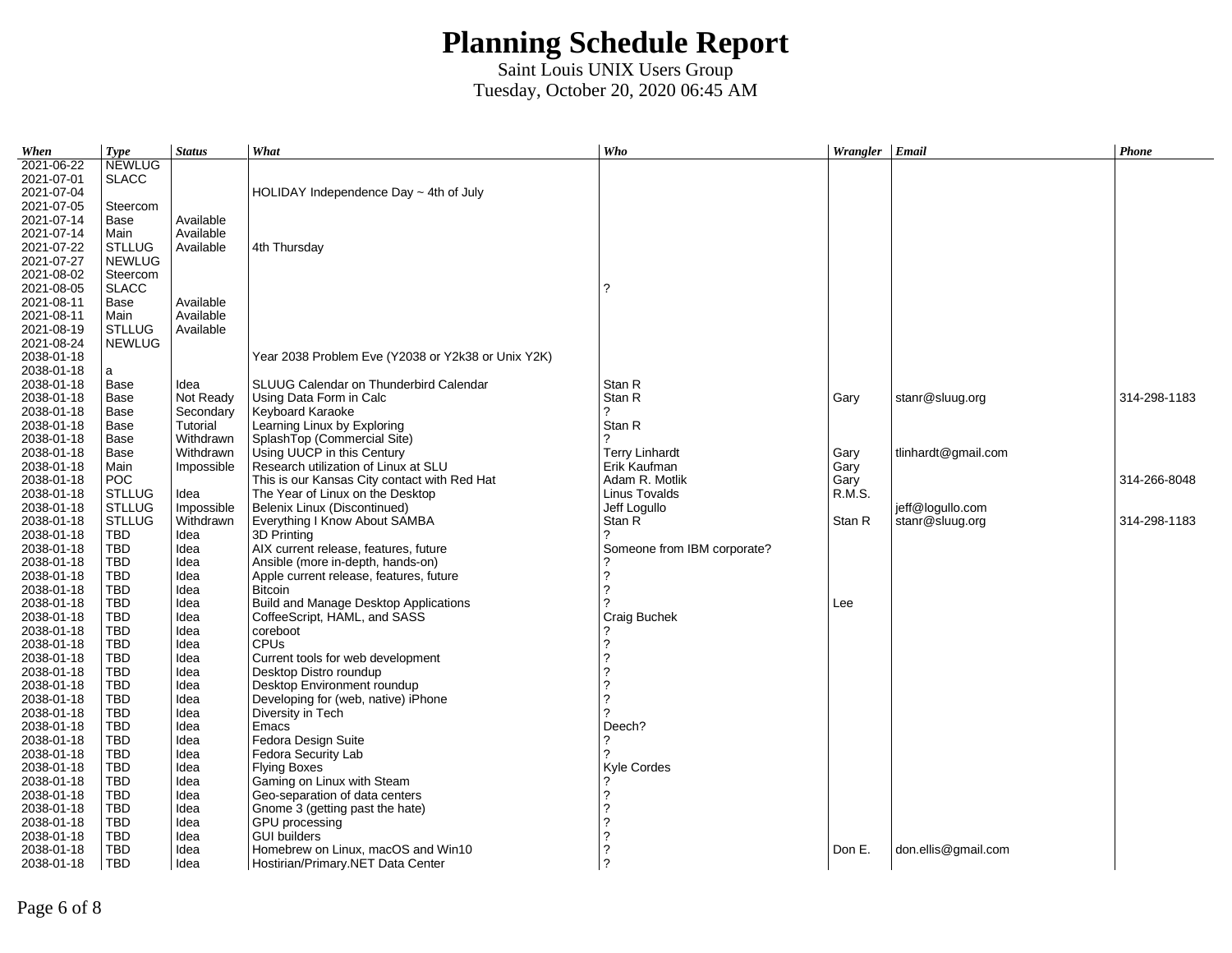| When       | <b>Type</b> | <b>Status</b> | What                                                     | Who                          | Wrangler Email |                  | Phone |
|------------|-------------|---------------|----------------------------------------------------------|------------------------------|----------------|------------------|-------|
| 2038-01-18 | <b>TBD</b>  | Idea          | HP-UX current release, features, future                  | 2                            |                |                  |       |
| 2038-01-18 | <b>TBD</b>  | Idea          | <b>HTML</b>                                              | Craig Buchek                 |                |                  |       |
| 2038-01-18 | <b>TBD</b>  | Idea          | <b>HTTP</b>                                              | Craig Buchek                 |                |                  |       |
| 2038-01-18 | <b>TBD</b>  | Idea          | <b>IBM Virtualization Demonstration</b>                  | Sammie Allum                 |                |                  |       |
| 2038-01-18 | <b>TBD</b>  | Idea          | Key Management                                           | Yi Yang                      |                |                  |       |
| 2038-01-18 | <b>TBD</b>  | Idea          | logcheck, fcheck                                         | Craig Buchek                 |                |                  |       |
| 2038-01-18 | <b>TBD</b>  | Idea          | MAC OSX server                                           |                              |                |                  |       |
| 2038-01-18 | <b>TBD</b>  | Idea          | Mac OS X topics                                          | Craig Buchek                 |                |                  |       |
| 2038-01-18 | <b>TBD</b>  | Idea          | Mind-mapping Applications                                |                              |                |                  |       |
| 2038-01-18 | <b>TBD</b>  | Idea          | Munin (resource monitoring)                              | 2                            |                |                  |       |
| 2038-01-18 | TBD         | Idea          | <b>MySQL</b>                                             | Jeff Logullo                 |                |                  |       |
| 2038-01-18 | <b>TBD</b>  | Idea          | <b>NoSOL</b>                                             |                              |                |                  |       |
| 2038-01-18 | TBD         | Idea          | Nuclear Belly Button Battery                             | 2                            |                |                  |       |
| 2038-01-18 | TBD         | Idea          | OpenBSD for Linux Users                                  | Ken Johnson                  |                |                  |       |
| 2038-01-18 | <b>TBD</b>  | Idea          | OpenID/OAuth                                             |                              |                |                  |       |
| 2038-01-18 | TBD         | Idea          | pfSense (firewall/router)                                | ?                            |                |                  |       |
| 2038-01-18 | TBD         | Idea          | PHP hello world talk with the PHP group                  | ?                            |                |                  |       |
| 2038-01-18 | <b>TBD</b>  | Idea          | PHP or generic programming language                      | 2                            |                |                  |       |
| 2038-01-18 | TBD         | Idea          | Project Indiana                                          | Jeff Logullo                 |                | jeff@logullo.com |       |
| 2038-01-18 | <b>TBD</b>  | Idea          | Recent NSA and Security Updates                          |                              |                |                  |       |
| 2038-01-18 | <b>TBD</b>  | Idea          | Recovering from disaster                                 | 2                            |                |                  |       |
| 2038-01-18 | <b>TBD</b>  | Idea          | Red Hat Cloud Topics                                     | Joe "Zonker" Brockmeier      |                |                  |       |
| 2038-01-18 | <b>TBD</b>  | Idea          | <b>Red Hat Community Topics</b>                          | Joe "Zonker" Brockmeier      |                |                  |       |
| 2038-01-18 | TBD         | Idea          | Red Hat Enterprise Linux (RHEL) or Fedora                | Tried Clark Smith at Red Hat |                |                  |       |
| 2038-01-18 | <b>TBD</b>  | Idea          | <b>Red Hat Topics</b>                                    | Joe "Zonker" Brockmeier      |                |                  |       |
| 2038-01-18 | <b>TBD</b>  | Idea          | R statistics package                                     | っ                            |                |                  |       |
| 2038-01-18 | <b>TBD</b>  | Idea          | Ruby on Rails                                            | Craig Buchek                 |                |                  |       |
| 2038-01-18 | <b>TBD</b>  | Idea          | <b>SASL</b>                                              | 2                            |                |                  |       |
| 2038-01-18 | <b>TBD</b>  | Idea          | Scribus                                                  | Stan R                       |                |                  |       |
| 2038-01-18 | <b>TBD</b>  | Idea          | Security Issues                                          | Yi Yang                      |                |                  |       |
| 2038-01-18 | <b>TBD</b>  | Idea          | Setting up an Email server                               | ?                            |                |                  |       |
| 2038-01-18 | TBD         | Idea          | Solaris or OpenSolaris current release, features, future | 2                            |                |                  |       |
| 2038-01-18 | <b>TBD</b>  | Idea          | SuSE or OpenSUSE recent releases                         | Gary Hollingsworth?          |                |                  |       |
| 2038-01-18 | <b>TBD</b>  | Idea          | Technical Books That Had an Impact                       | Ken Johnson                  |                |                  |       |
| 2038-01-18 | <b>TBD</b>  | Idea          | Test-Driven Development                                  | Craig Buchek                 |                |                  |       |
| 2038-01-18 | <b>TBD</b>  | Idea          | <b>Test-Driven Development</b>                           | <b>Brian Button</b>          |                |                  |       |
| 2038-01-18 | TBD         | Idea          | The Swiss Army Knife of ffmpeg                           | Kyle Cordes                  |                |                  |       |
| 2038-01-18 | TBD         | Idea          | <b>USB</b>                                               | 2                            |                |                  |       |
| 2038-01-18 | <b>TBD</b>  | Idea          | Use vericrypt                                            | stanr MAIN 2019-06-12        |                |                  |       |
| 2038-01-18 | TBD         | Idea          | <b>VMware</b>                                            | Matt Skipton                 | C. Fitch       |                  |       |
| 2038-01-18 | <b>TBD</b>  | Idea          | VPN ~ Virtual NeworkComputing                            | 2                            |                |                  |       |
| 2038-01-18 | <b>TBD</b>  | Idea          | <b>Web Browsers</b>                                      | Craig Buchek                 |                |                  |       |
| 2038-01-18 | TBD         | Idea          | <b>Web Servers</b>                                       | Craig Buchek                 |                |                  |       |
| 2038-01-18 | TBD         | Idea          | Wehrenberg Theaters Digital Projectors                   |                              | Gary           |                  |       |
| 2038-01-18 | <b>TBD</b>  | Idea          | wget and curl                                            | Craig Buchek                 |                |                  |       |
| 2038-01-18 | <b>TBD</b>  | Idea          | <b>ZFS</b>                                               | Jeff Logullo                 |                | ieff@loqullo.com |       |
| 2038-01-18 | <b>TBD</b>  | Idea          | ZFS Versioning Filenames (snapshots?)                    | Jeff Logullo                 |                | jeff@logullo.com |       |
| 2038-01-18 | <b>TBD</b>  | Speaker       | Android                                                  | Mark Volkmann                |                |                  |       |
| 2038-01-18 | TBD         | Speaker       | Developer for Defunct Oracle Solaris                     | <b>Bob Netherton</b>         | Gary           | 2                | ?     |
| 2038-01-18 | <b>TBD</b>  | Speaker       | Developing for Mobile Platforms                          | Mark Volkmann                |                |                  |       |
| 2038-01-18 | <b>TBD</b>  | Speaker       | <b>GIMP</b>                                              | <b>Scott Nesler</b>          |                |                  |       |
| 2038-01-18 | <b>TBD</b>  | Speaker       | IBM AIX ver 7.2 TL4 released Nov 2019                    | Sanjiv Bhatia, UMSL          | Lee            |                  |       |